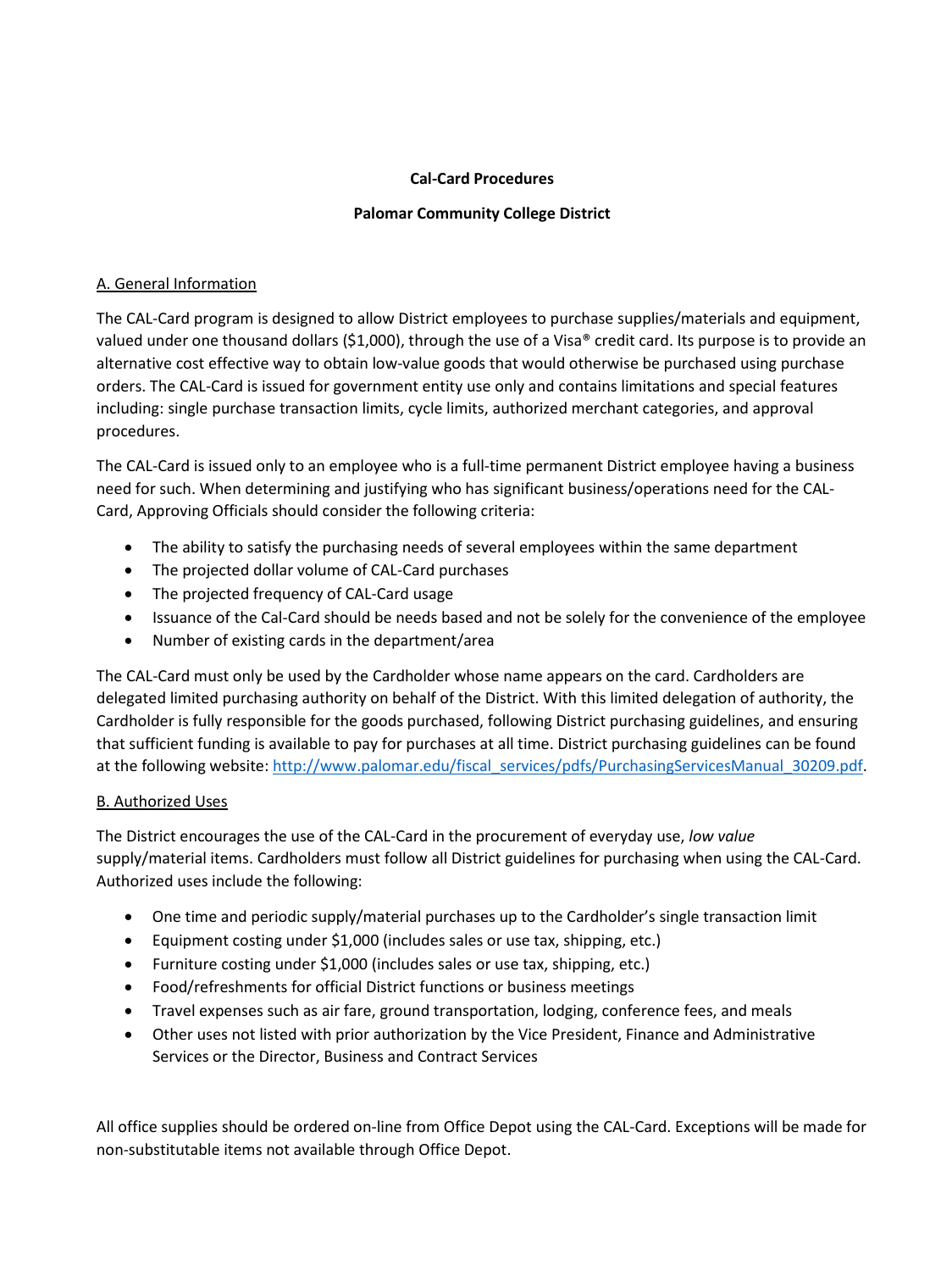# C. Prohibited Uses and Practices

CAL-Cards may not be used to purchase:

- Medical services, medical drugs, pharmaceutical products or controlled substances (except for use by Health Services)
- Personal use items or services
- Alcoholic beverages
- Entertainment (excluding food/refreshments for official business meetings)
- Cash refunds for returned purchases (Any and all returned purchases should be credited back to the CAL-Card)
- Gifts, donations or contributions to individuals or organizations
- Firearms, ammunition, explosives or other items considered being dangerous
- Splitting an order to avoid cardholder per-transactions limit
- An item of equipment costing \$1,000 or more (including sales or use tax, shipping, etc.)
- An item of furniture costing \$1,000 or more (including sales or use tax, shipping, etc.)
- Service agreements of any type including consultants, instructors, speakers, maintenance agreements, rental of facilities agreements, rental of equipment agreements, repairs, copying/printing
- Computers and related internal components (including PCs, laptops, hard drives, power supplies, memory, etc.)
- Software or Software licenses (with prior approval from the Director Business & Contract Services, software or software licenses may be made using the CAL-Card if these are only available as on-line downloads and payment may only be made via credit card - attach copy of website with payment/invoice document)
- Personnel/labor agreements
- Lease/Purchase agreements
- Facility or building improvement services (except for use by the Facilities department)
- Postage, Federal Express
- Cash Advances
- Transferring or using cards between individuals.

# D. Restrictions and Spending Controls

A number of restrictions have been developed for the CAL-Card that does not exist within a traditional credit card environment. These controls ensure that the card may be used only for specific categories of purchases and within specific dollar limits authorized by the District. Certification of all purchases is required by each Cardholder, with additional verification performed by the designated Approving Official. Additionally, the District Internal Auditor will perform periodic audits of Cardholder statements, receipts, and other documentation to assure adherence to established procedures.

A unique Visa® card with the District's logo is issued to each cardholder from the Bank. Each procurement card is assigned a total dollar limit for a monthly billing cycle and a single transaction limit. In general, the single transaction limit is \$1,000. However, the Approving Official may request a higher single transaction limit by submitting a written request to the Director, Business and Contract Services with an explanation of the significant business/operational need and approval from the divisional Vice President.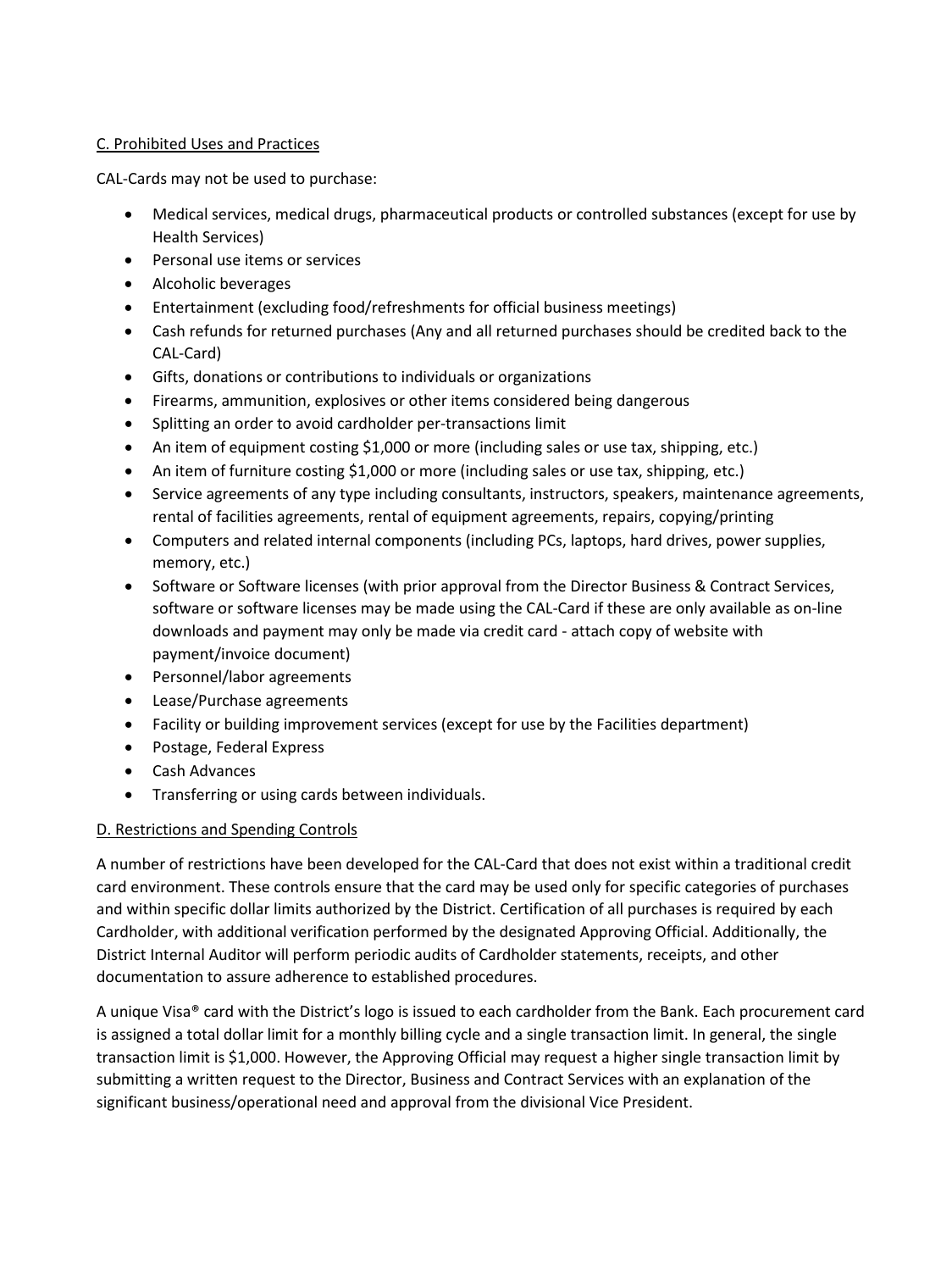The Billing Cycle begins on the 23rd of each month and ends on the 22nd of the following month. On the first day of the new Billing Cycle the cardholder's monthly day spending limit is replenished. U.S. Bank has established an authorization process where the merchant transmits the transaction information to the bank each time the card is used. The authorization ensures that the purchase is both within the single purchase and monthly limits assigned to the individual account and that the merchant is not in a category that is restricted by the District. If the merchant category is restricted or the amount of the purchase is above the single transaction or monthly limits, the credit purchase will be declined.

When you place a CAL-Card order via the internet you should determine if the page is secure or not. The ability to recognize a secure web connection is extremely important as online fraud cases increase substantially from year to year. There are three general indications of a secured web page:

1) Check the web page URL - Over a secure connection the address displayed should begin with "https" - note the "s" at the end.

2) Check for the "Lock" icon - There is a de facto standard among web browsers to display a "lock" icon somewhere in the window of the web browser.

# $\odot$  A https://w

3) Many vendors also provide a prominent secure "site seal" on their web sites. Such seals include "Verisign" and "GeoTrust."

The Cardholder may use PAY-Pal or other 3rd party payment tools to process internet purchases as long as the receipt provides the name of the vendor.

# E. Area of Responsibility

- 1. **US Bank Card Services:** U.S. Bank is the State of California CAL-Card contractor who will issue the CAL-Card. The CAL-Card will be mailed to the Program Coordinator. All cardholders will receive their cards from the Program Coordinator.
- 2. **Office of the Vice-President Finance & Administrative Services**: Evaluates CAL-Card program.
- 3. **Business & Contract Services:** The District's Director, Business & Contracts Services is the CAL-Card Program Coordinator for the District, and will be responsible for the administration, training, record keeping, implementation and monitoring of the District's *CAL-Card Procedures*. Business and Contract Services will receive approved monthly CAL-Card statements and review for compliance with CAL-Card procedures before forwarding the statements to Fiscal Services/Accounts Payable for data entry and posting of expenditures. The CAL-Card Program Coordinator will also be responsible for setting the appropriate card limits and commodity restrictions; and for monitoring, supervising and evaluating the use of CAL-Cards. Issues about cards being revoked or restricted for cause will be determined by the Director, Business & Contracts Services, and his/her decision is final.
- 4. **Fiscal Service***s***:** Fiscal Services is the Designated Billing Office for the CAL-Card program, Director, Fiscal Services is responsible for ensuring processing of statements and Accounts Payable performs payment to U.S. Bank. Fiscal Services/Accounts Payable pays the monthly balance due on all District CAL-Card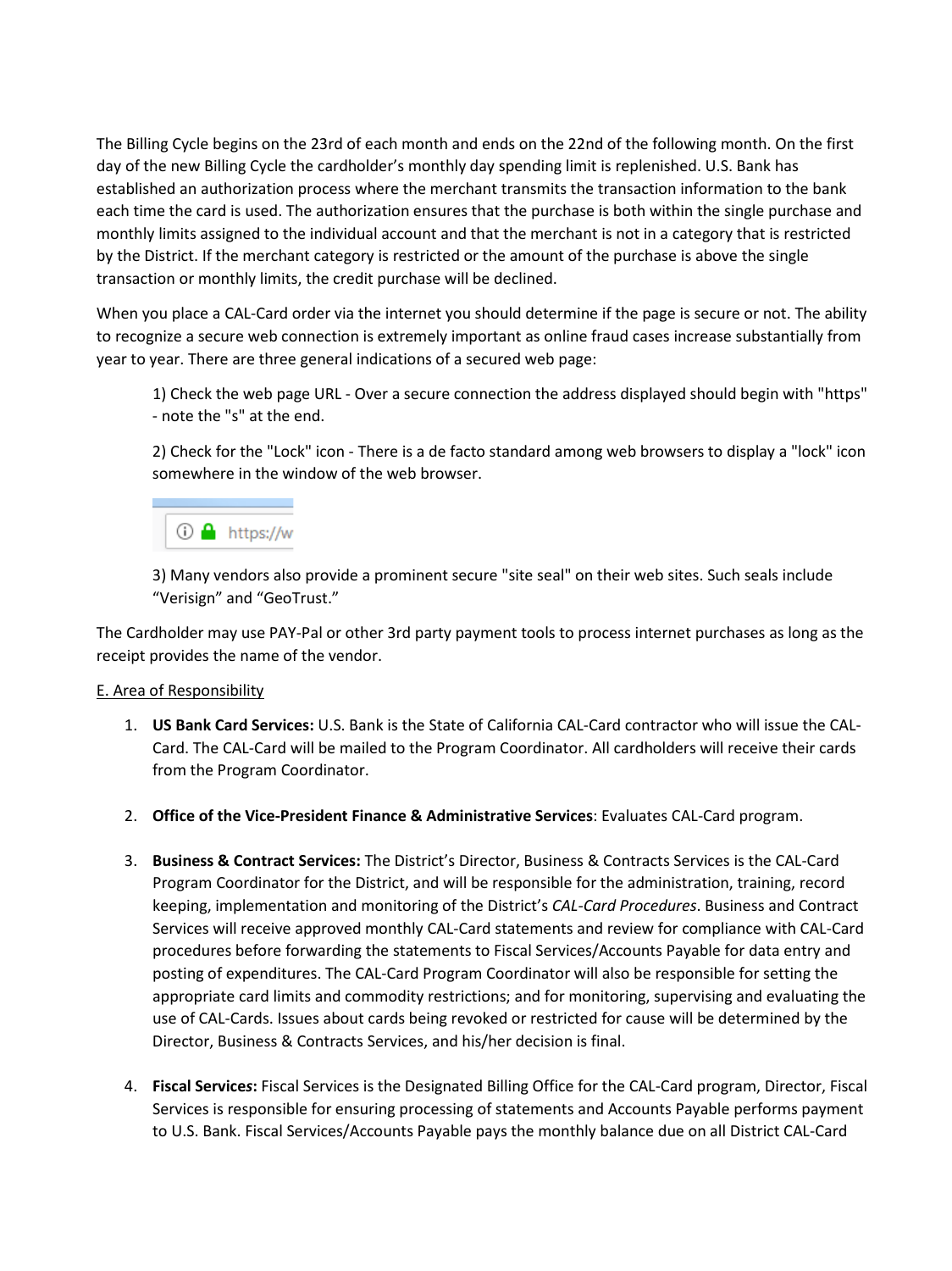statements, determines the applicability of California use tax on individual CAL-Card transactions, creates vouchers in the PeopleSoft Financials system for each CAL-Card statement, and posts expenditures for CAL-Card transactions

- 5. **Internal Auditor**: Performs periodic reviews of Cardholder statements, purchase receipts, other documents and practices to ensure adherence to program procedures. Discusses findings with Director, Business & Contract Services and Director, Fiscal Services and report findings, responses and any corrective actions to Vice President, Finance & Administrative Services.
- 6. **Cardholder:** the Cardholder is responsible for:
	- a. Making purchases and any returns as required.
	- b. Retaining receipts and attendant documentation for current year plus previous three years.
	- c. Reconciling monthly CAL-Card account statements and providing item descriptions and appropriate **expenditure** chart-field strings for CAL- Card transactions.
	- d. Forwarding completed PeopleSoft bank statement to Approving Official.
	- e. Disputing unauthorized charges with the Bank.
	- f. Submitting any changes (location, phone number, e-mail, etc.) to Approving Official.
	- g. Ensuring the security of the card at all times.
	- h. Reporting lost or stolen cards immediately to U.S. Bank Customer Relations, Approving Official, and **Director** Business & Contract Services.
- 7. **Approving Official**: The Approving Official (generally the Cardholder's supervisor) is responsible for:
	- a. Determining the departmental need for the CAL-Card
	- b. Designating a Cardholder(s).
	- c. Reviewing and understanding the District's CAL-Card Procedures.
	- d. Verifying that CAL-Cards issued under their authority are used in accordance with the CAL-Card Procedures.
	- e. Verifying that appropriate funds are used for purchases.
	- f. Ensuring that Cardholders maintain proper receipts/documentation for all purchases, returns, and disputed items.
	- g. Performing review and approval of CAL-Card Statements of Account for each cardholder under his/her authority and forwarding approved statements to Business and Contract Services for review of compliance with CAL-Card procedures.
	- h. Informing the Director, Business & Contract Services of any card(s) to be cancelled or replaced.
	- i. Notifying the Director, Business & Contracts Services of unofficial or unauthorized charges of the CAL-Card by the cardholder.
	- j. Obtaining the CAL-Card from Cardholders who change job location, separate from the District, have use privileges suspended or cancelled, and returning the card to Director, Business & Contract Services.
	- k. Ensuring Cardholders maintain security of the card at all times.

#### F. Statement Review & Billing Process

At the close of each Billing Cycle: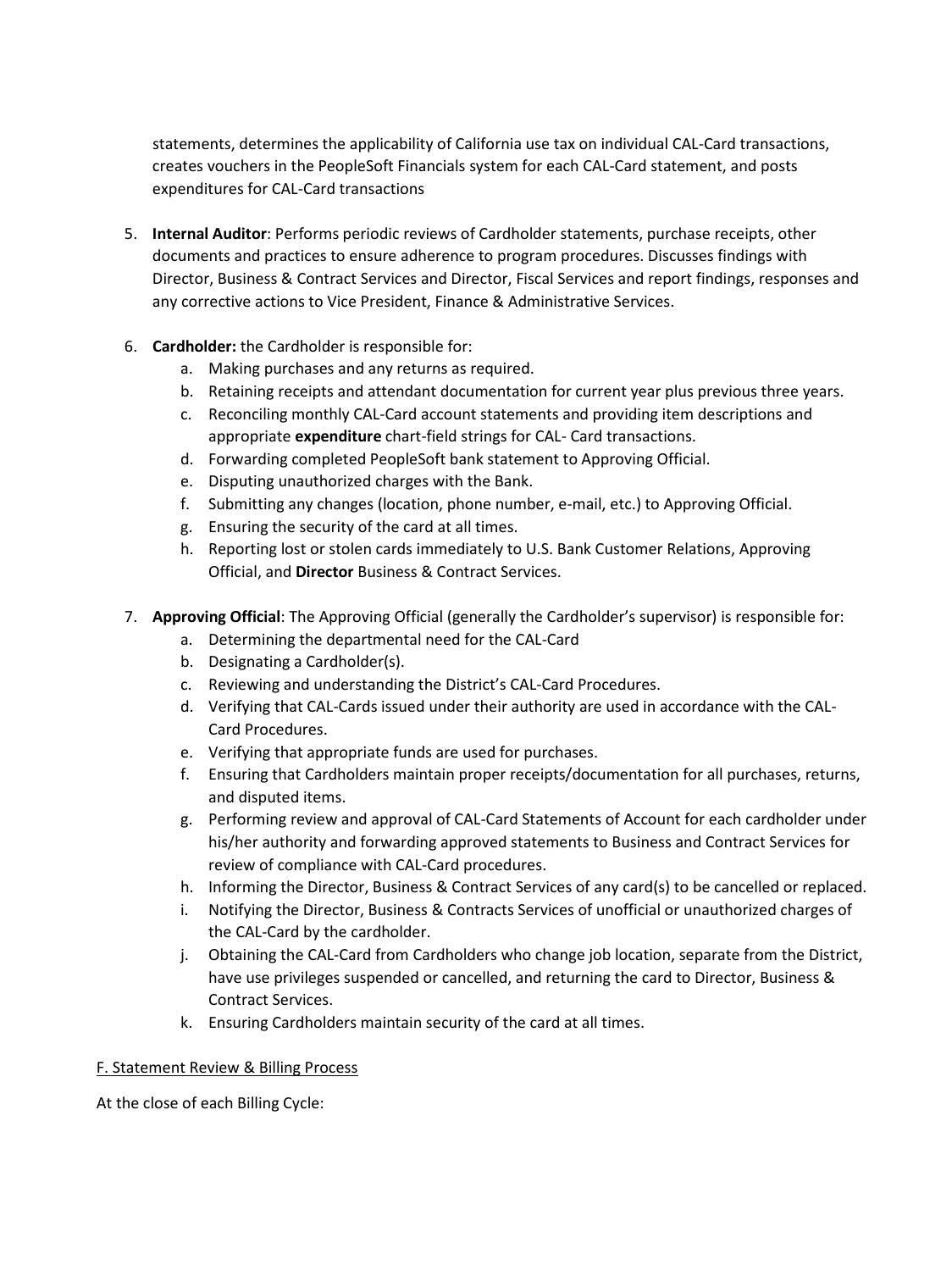- 1. U.S. Bank will make available to Cardholders their Statement of Account via mail. If no activity occurs for a cardholder during a particular billing cycle, no cardholder *Statement of Account* will be generated.
- 2. The Cardholder will review the Statement of Account; reconcile each transaction to the appropriate receipts and receiving documents; prepare a CAL-Card Payment Detail form showing itemized descriptions and expenditure accounts for each transaction; verify that there is sufficient funding in the budget pools associated with each expenditure account; indicate on the CAL-Card Payment Detail form which transactions included the payment of sales tax; and sign the Statement of Account and the CAL-Card Payment Detail form*.*
- 3. Upon completion of the review, Cardholder will forward the signed Statement of Account*,* CAL-Card Payment Detail form and all receipts, receiving documents, and other supporting documentation to their Approving Official. The Approving Official will review, sign and have the Cardholder forward the signed Statement of Account and CAL-Card Payment Detail form to Business & Contract Services.
- 4. Business & Contract Services will review the Statement of Account and CAL-Card Payment Detail forms for completeness, appropriate charges, and compliance with procedures. Upon completion of this review the Statement of Account forms will be forwarded onto Fiscal Services/Account Payable.
- 5. The Fiscal Services/Accounts Payable receives from the Bank a Financial Summary Billing report of all balances for all Cardholders/Approving Officials within the District. This report will be used to make payment to the Bank. Fiscal Services/Accounts Payable will process the approved statement and charge the expenditures to the designated departmental budgets as provided on the individual Statement of Accounts.
- 6. Charges for disputed transactions should be reported to the account string 919100-11-553100-67210- 00-0000000 on the CAL-Card Payment Detail form pending resolution of the disputed item. When the disputed charge is resolved, the resulting adjustment (credit) should be charged to the same account.
- 7. Charges for unauthorized use or unintentional personal use of a CAL-Card should be reported to the account string 919100-11-553100-67210-00-0000000 on the CAL-Card Payment Detail form pending repayment of the personal charge to the District. The Cardholder should send a personal check (payable to Palomar College) with the Statement of Account to Fiscal Services/Accounts. Fiscal Services/Accounts Payable will forward the check to Fiscal Services/Cashier Services to be deposited using the account string listed above.

The approved CAL-Card Statements of Account must be received by Business & Contract Services by the 10th of each month. Continued failure by the Cardholder to forward the Statement of Account to Business & Contract Services on a timely basis may result in cancellation of the CAL-Card.

# G. Cardholder Application and Usage Information

1. **Obtaining a Card:** Each cardholder must complete the following three forms: CAL-Card Application, Cardholder Application, Budget Account Information. These forms provide necessary data to validate District use and to process the card application with the bank. Completion certifies the applicant has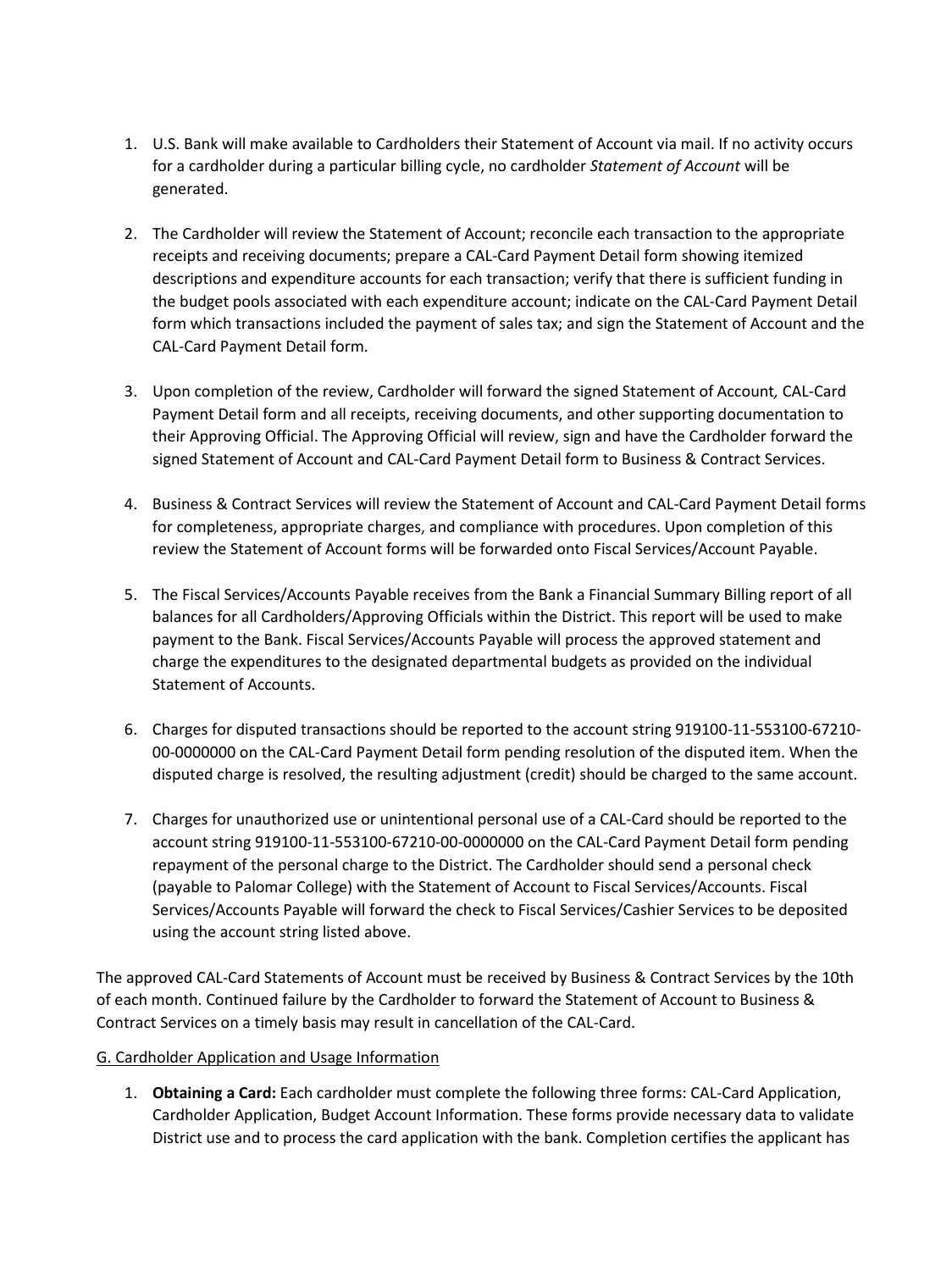read and understands the CAL-Card Policies and Procedures and that the applicant understands his/her responsibilities. The completed forms shall be reviewed by the Director, Business & Contract Services prior to final processing and before the CAL-Card is released for use to the cardholder.

- 2. **Card Issuance:** The card shall be issued by U.S. Bank and sent to the Director Business & Contract Services. The Director, Business & Contract Services will verify the information on the card is correct, log in card information, and contact the new Cardholder to arrange training and a meeting. Once the Cardholder receives the card, it must be activated immediately by following the instructions on the provided post training activation insert, titled "Purchase Card Activation Steps". Cards must be kept in a secured place, preferably in possession of the Cardholder at all times, to prevent the number and expiration date to be used by anyone. If a Cardholder leaves the department, even if he/she transfers somewhere else within the District, the card must be cancelled. Issuance of a new CAL-Card resulting from a transfer/relocation within the District is not automatic; it will be issued only upon a new request.
- 3. **Incorrect Charges/Disputes:** If the Cardholder does not recognize a charge, or a mistake exists, the Cardholder must first try to resolve the problem with the merchant. If the merchant refuses or is unable to resolve the problem, the Cardholder should contact the bank within 60 days of the statement date to file a dispute. Cardholders should contact Business & Contract Services to obtain a "Cardholder Statement of Questioned Item" form to communicate disputed charge(s) to U.S. Bank.

If an item purchased with the card is found to be defective, the Cardholder will return the item to the vendor either for replacement or for credit. If the vendor refuses to replace or give credit for the defective item, the purchase transaction is considered in "dispute." The Cardholder is responsible for properly disputing any suspect charge. Failure to dispute such an item may result in the Cardholder reimbursing the district for expenditures that should have been disputed.

- 4. **Declined Transactions:** A decline of the charge will occur if: the merchant does not accept Visa® transactions, the merchant is assigned to a Merchant Category Code that has been restricted by the District, the cardholder exceeds their monthly spending limit, or the cardholder exceeds their single transaction limit. If a decline occurs, the Cardholder should first contact U.S. Bank Customer Service at (800) 344-5696 and second contact the Director, Business & Contract Services. The US Bank Fraud Unit may call to verify the security of the card when a decline occurs as a result of irregular activity.
- 5. **Lost/Stolen Cards:** If the card has been lost or stolen, immediately notify U.S. Bank Customer Service at (800) 344-5696 (available 24-hours, 7-days a week). The Cardholder should also notify their Approving Official and the District's Cal-Card Program Coordinator the next business day via e-mail. U.S. Bank Customer Service will usually request the following information from the cardholder:

i. the cardholder's complete name, ii. the card number, iii. the date the loss or theft occurred, iv. Details of any purchase(s) made on the day the card was lost or stolen.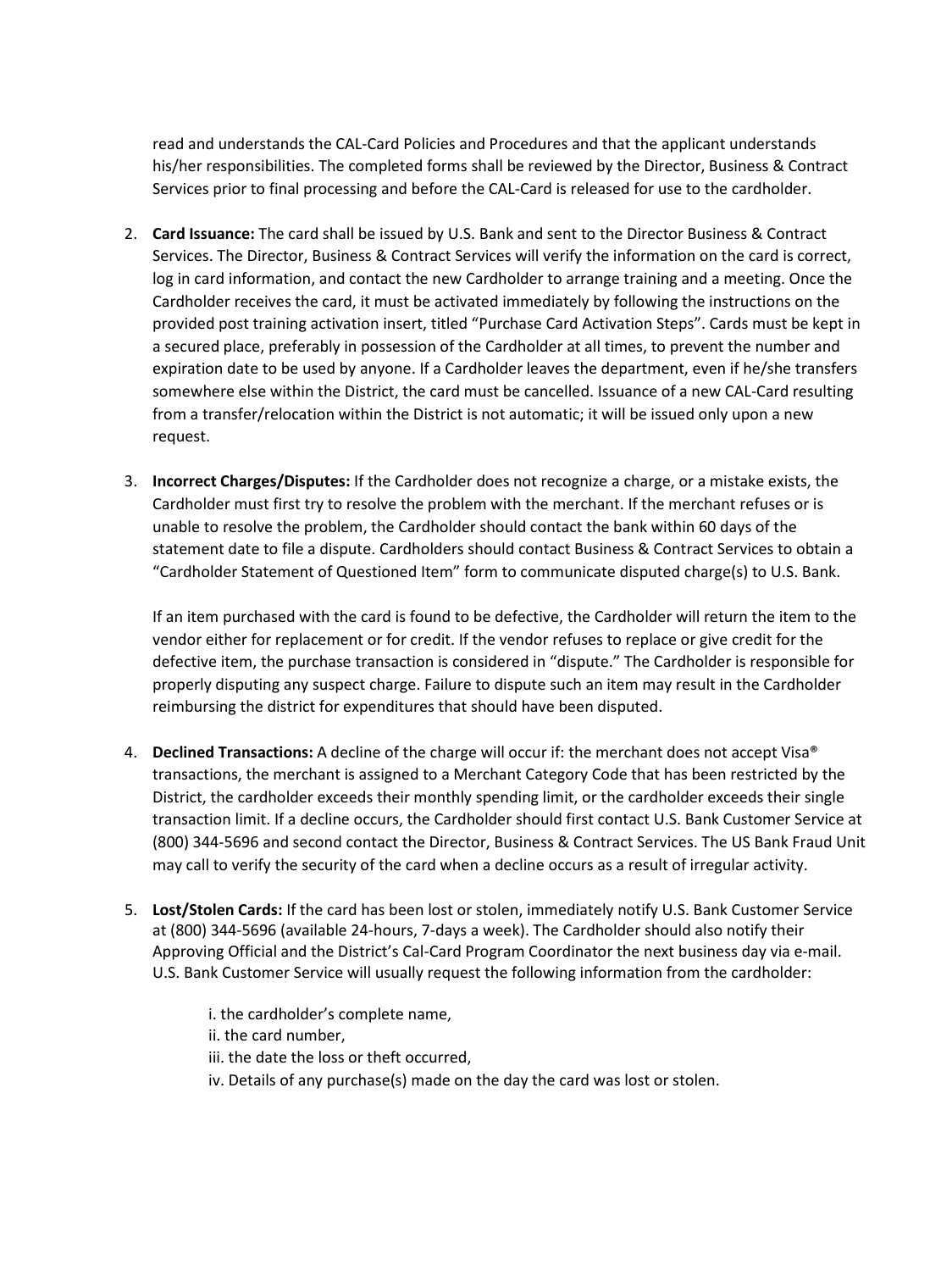A replacement card will normally be mailed to the Business & Contract Services within five (5) business days from the time the loss or theft was reported to U.S. Bank Customer Service. A new account number will also be assigned. The cardholder must carefully review the statement following the theft/loss, since the purchases occurring immediately prior to the reported loss/theft will be billed under the new card number.

- 6. **Worn or Defective Cards:** If a card needs to be replaced because it is worn or defective, the cardholder must return the card to the Approving Official. The Approving Official shall forward the card to the Director, Business & Contract Services with a memo requesting replacement of the CAL-Card.
- 7. **Cancellation of Card:** When a cardholder leaves a position or separates from the District, the cardholder must return the card to the Approving Official. The Approving Official shall forward the card to the Director, Business & Contract Services with a memo requesting cancellation of the CAL-Card.
- 8. **Non-Sufficient Funds (NSF) Transactions:** Monitoring the availability of funds to pay for purchases is a direct responsibility of the Cardholder. Cardholder should review a budget account prior to attempting to process payment and make any budget changes or transfers necessary. The Cardholder should not continue to use the CAL-Card for departmental purchases after available funding has been exhausted. Making any such NSF purchases may result in cancellation of card privileges.

# H. Unofficial or Unauthorized Use by Cardholder

The Approving Official has the authority to question all purchases made by the Cardholder. The Cardholder must have a receipt and be able to explain the nature of every purchase. If there is an unofficial or unauthorized charge to the CAL-Card by the cardholder, the Approving Official is responsible for notifying the Director Business & Contract Services. Based on the seriousness of the offense, the CAL-Card may be suspended or cancelled. See section J.3. for details.

# I. Training

The Director, Business & Contract Services will provide/coordinate training to Cardholders and Approving Officials on the approved use, proper documentation, and payment process for the CAL-Card.

# J. Penalties for Non-Compliance of Procedures

- 1. **Reconciliation Process**: Failure by the Cardholder and Approving Official to complete the statement reconciliation process by the 10th of every month may result in suspension or cancellation of the Cardholder's CAL-Card privileges.
- 2. **Non- Sufficient Funds:** If the Cardholder fails to process Cal-Card Statement of Account reconciliation promptly or has insufficient funds, Fiscal Services/Accounts Payable will charge the related transaction(s) to the default accounting line(s) identified by the Cardholder during the application process. Non-sufficient fund transactions (unrelated to budget errors) by the Cardholder may result in the suspension or cancellation of the Cardholder's CAL-Card privileges.
- 3. **Personal/Prohibited/Unauthorized Use of Card:** Personal, prohibited or unauthorized use of CAL-Card by the Cardholder may result in the following penalties: